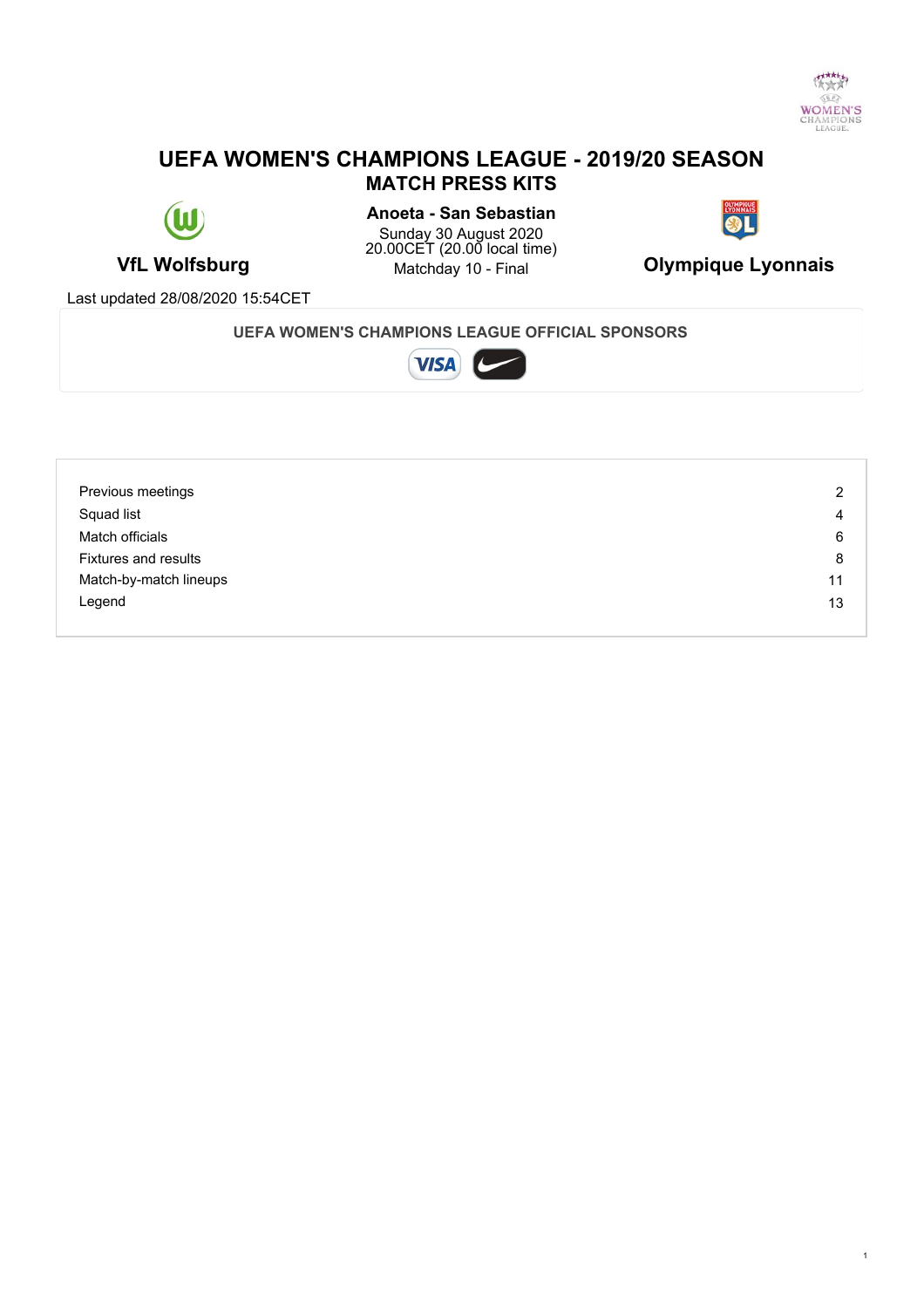# **Previous meetings**

# **Head to Head**

#### **UEFA Women's Champions League**

| <b>Date</b> | <b>Stage</b> | <b>Match</b>                                 | <b>Result</b>       | <b>Venue</b> | <b>Goalscorers</b>                                                 |
|-------------|--------------|----------------------------------------------|---------------------|--------------|--------------------------------------------------------------------|
| 27/03/2019  | QF           | VfL Wolfsburg - Olympique<br>Lyonnais        | $2 - 4$<br>agg: 3-6 | Wolfsburg    | Harder 53, 56;<br>Marozsán 8, Renard<br>25 (P), Le Sommer<br>60,80 |
| 20/03/2019  | QF           | <b>Olympique Lyonnais - VfL</b><br>Wolfsburg | $2 - 1$             | Decines      | Le Sommer 11,<br>Renard 18; Fischer 64                             |

## **UEFA Women's Champions League**

| <b>Date</b> | Stage | <b>Match</b>                          | <b>Result</b>   | <b>Venue</b> | <b>Goalscorers</b>                                                                      |
|-------------|-------|---------------------------------------|-----------------|--------------|-----------------------------------------------------------------------------------------|
| 24/05/2018  |       | VfL Wolfsburg - Olympique<br>∟vonnais | $1 - 4$<br>(aet | Kyiv         | Harder 93 ET; Henry<br>98 ET, Le Sommer 99<br>ET, Ada Hegerberg<br>103 ET, Abily 116 ET |

## **UEFA Women's Champions League**

| Date       | <b>Stage</b> | <b>Match</b>                                 | <b>Result</b>       | <b>Venue</b> | <b>Goalscorers</b>      |
|------------|--------------|----------------------------------------------|---------------------|--------------|-------------------------|
| 29/03/2017 | QF           | <b>Olympique Lyonnais - VfL</b><br>Wolfsburg | $0 - 1$<br>agg: 2-1 | Decines      | Graham Hansen 82<br>(P) |
| 23/03/2017 | QF           | VfL Wolfsburg - Olympique<br>Lyonnais        | $0 - 2$             | Wolfsburg    | Abily 62, Marozsán 74   |

### **UEFA Women's Champions League**

| <b>Date</b> | Stage | <b>Match</b>                          | <b>Result</b>     | Venue         | Goalscorers                  |
|-------------|-------|---------------------------------------|-------------------|---------------|------------------------------|
| 26/05/2016  |       | VfL Wolfsburg - Olympique<br>Lyonnais | $(aet, 3-4 pens)$ | Reggio Emilia | Popp 88; Ada<br>Hegerberg 12 |

## **UEFA Women's Champions League**

| <b>Date</b> | <b>Stage</b> | <b>Match</b>                                 | Result | <b>Venue</b> | <b>Goalscorers</b> |
|-------------|--------------|----------------------------------------------|--------|--------------|--------------------|
| 23/05/2013  |              | <b>VfL Wolfsburg - Olympique</b><br>Lyonnais |        | London       | Müller 73 (P)      |

|                    |                                                                                   | Home |  | Away |  |  | Final |  |  | <b>Total</b> |  |  |  |  |
|--------------------|-----------------------------------------------------------------------------------|------|--|------|--|--|-------|--|--|--------------|--|--|--|--|
|                    | Pid W D L Pid W D L Pid W D L Pid W D L GF GA                                     |      |  |      |  |  |       |  |  |              |  |  |  |  |
| VfL Wolfsburg      | 2 0 0 2 2 1 0 1 3 1 1 1 7 2 1 4 7 13                                              |      |  |      |  |  |       |  |  |              |  |  |  |  |
| Olympique Lyonnais | <u>  2   1   0   1   2   2   0   0   3   1   1   1   7   4   1   2   13   7  </u> |      |  |      |  |  |       |  |  |              |  |  |  |  |

**VfL Wolfsburg - Record versus clubs from opponents' country**

#### **UEFA Women's Champions League**

| <b>Date</b> | Stage | <b>Match</b>                                  | <b>Result</b>    | <b>Venue</b> | <b>Goalscorers</b>                |
|-------------|-------|-----------------------------------------------|------------------|--------------|-----------------------------------|
| 26/04/2015  | SF    | <b>Paris Saint-Germain - VfL</b><br>Wolfsburg | $-2$<br>agg: 3-2 | Paris        | Kaci 6; Müller 71,<br>Jakabfi 74  |
| 18/04/2015  | SF    | VfL Wolfsburg - Paris Saint-<br>Germain       | $0 - 2$          | Wolfsburg    | Delannoy 12 (P), Cruz<br>Traña 26 |

# **Olympique Lyonnais - Record versus clubs from opponents' country**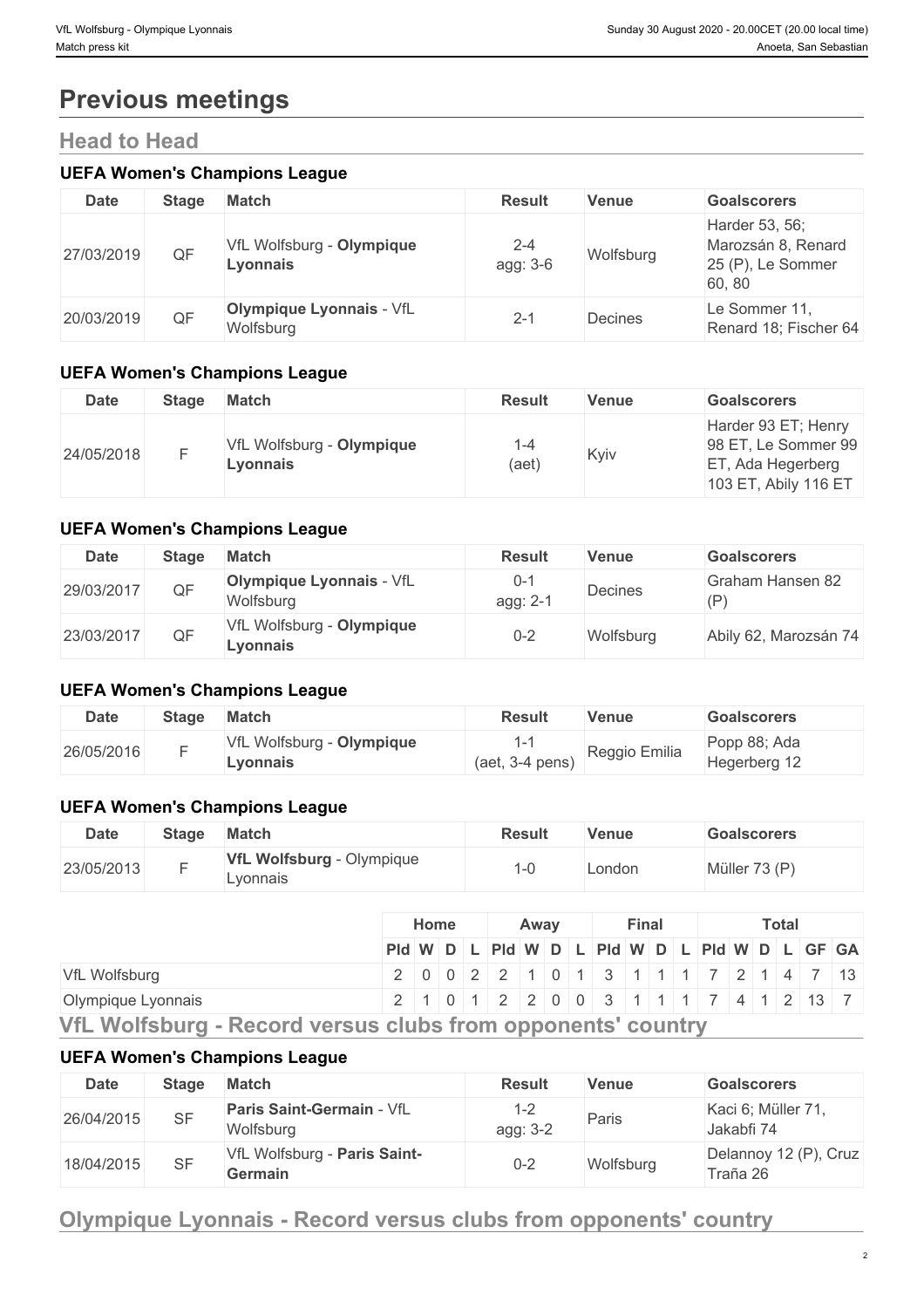## **UEFA Women's Champions League**

| <b>Date</b> | <b>Stage</b> | <b>Match</b>                                     | <b>Result</b> | Venue         | <b>Goalscorers</b>               |
|-------------|--------------|--------------------------------------------------|---------------|---------------|----------------------------------|
| 22/08/2020  | QF           | <b>Olympique Lyonnais - FC</b><br>Bayern München |               | <b>Bilbao</b> | Parris 41, Majri 59;<br>Simon 64 |

### **UEFA Women's Champions League**

| <b>Date</b> | Stage           | <b>Match</b>                                          | <b>Result</b>          | <b>Venue</b> | <b>Goalscorers</b>                   |
|-------------|-----------------|-------------------------------------------------------|------------------------|--------------|--------------------------------------|
| 14/11/2013  | R <sub>16</sub> | Olympique Lyonnais - 1. FFC<br><b>Turbine Potsdam</b> | $1 - 2$<br>agg: 2-2 ag | Lvon         | Abily 11; Draws 33,<br>Mjelde 73 (P) |
| 10/11/2013  | R <sub>16</sub> | . FFC Turbine Potsdam -<br><b>Olympique Lyonnais</b>  | 0-1                    | Potsdam      | Necib 83                             |

# **UEFA Women's Champions League**

| <b>Date</b> | <b>Stage</b> | <b>Match</b>                                          | <b>Result</b>     | <b>Venue</b> | <b>Goalscorers</b>                                                    |
|-------------|--------------|-------------------------------------------------------|-------------------|--------------|-----------------------------------------------------------------------|
| 17/05/2012  |              | Olympique Lyonnais - 1. FFC<br>Frankfurt              | $2 - 0$           | Munich       | Le Sommer 15 (P),<br>Abily 28                                         |
| 22/04/2012  | <b>SF</b>    | I. FFC Turbine Potsdam -<br><b>Olympique Lyonnais</b> | $0-0$<br>agg: 1-5 | Potsdam      |                                                                       |
| 15/04/2012  | <b>SF</b>    | Olympique Lyonnais - 1. FFC<br><b>Turbine Potsdam</b> | $5 - 1$           | Lyon         | Henry 6, Abily 20, 61,<br>Schelin 21,<br>Dickenmann 55;<br>Schmidt 89 |

# **UEFA Women's Champions League**

| <b>Date</b> | <b>Stage</b> | <b>Match</b>                                                  | <b>Result</b> | <b>Venue</b> | Goalscorers                          |
|-------------|--------------|---------------------------------------------------------------|---------------|--------------|--------------------------------------|
| 26/05/2011  |              | <b>FFC</b><br><b>Olympique Lyonnais - A</b><br>urbine Potsdam | <u>_</u>      | London       | $\sim$<br>Renard 2,<br>Dickenmann 85 |

## **UEFA Women's Champions League**

| <b>Date</b> | <b>Stage</b> | <b>Match</b>                                   | Result                      | Venue  | Goalscorers |
|-------------|--------------|------------------------------------------------|-----------------------------|--------|-------------|
| 20/05/2010  |              | Olympique Lyonnais - 1. FFC<br>Turbine Potsdam | -0-C<br>(aet, 6-7)<br>pens) | Getafe |             |

# **UEFA Women's Champions League**

| <b>Date</b> | <b>Stage</b> | <b>Match</b>                                | <b>Result</b>       | <b>Venue</b> | <b>Goalscorers</b>                              |
|-------------|--------------|---------------------------------------------|---------------------|--------------|-------------------------------------------------|
| 05/04/2009  | <b>SF</b>    | <b>MSV Duisburg - Olympique</b><br>Lyonnais | $3 - 1$<br>agg: 4-2 | Duisburg     | Grings 38, 43,<br>Bresonik 54 (P);<br>Thomis 45 |
| 28/03/2009  | <b>SF</b>    | Olympique Lyonnais - MSV<br>Duisburg        |                     | Lvon         | Stensland 23; Maes<br>67                        |

|                    | <b>Home</b> | Away | Final | <b>Total</b>                                                             |  |  |  |
|--------------------|-------------|------|-------|--------------------------------------------------------------------------|--|--|--|
|                    |             |      |       | Pid W D L Pid W D L Pid W D L Pid W D L GF GA                            |  |  |  |
| VfL Wolfsburg      |             |      |       | $\mid$ 3 0 0 3 3 3 2 0 1 3 1 1 1 1 9 3 1 5 9 16                          |  |  |  |
| Olympique Lyonnais |             |      |       | 6   3   1   2   5   3   1   1   6   3   2   1   17   9   4   4   28   15 |  |  |  |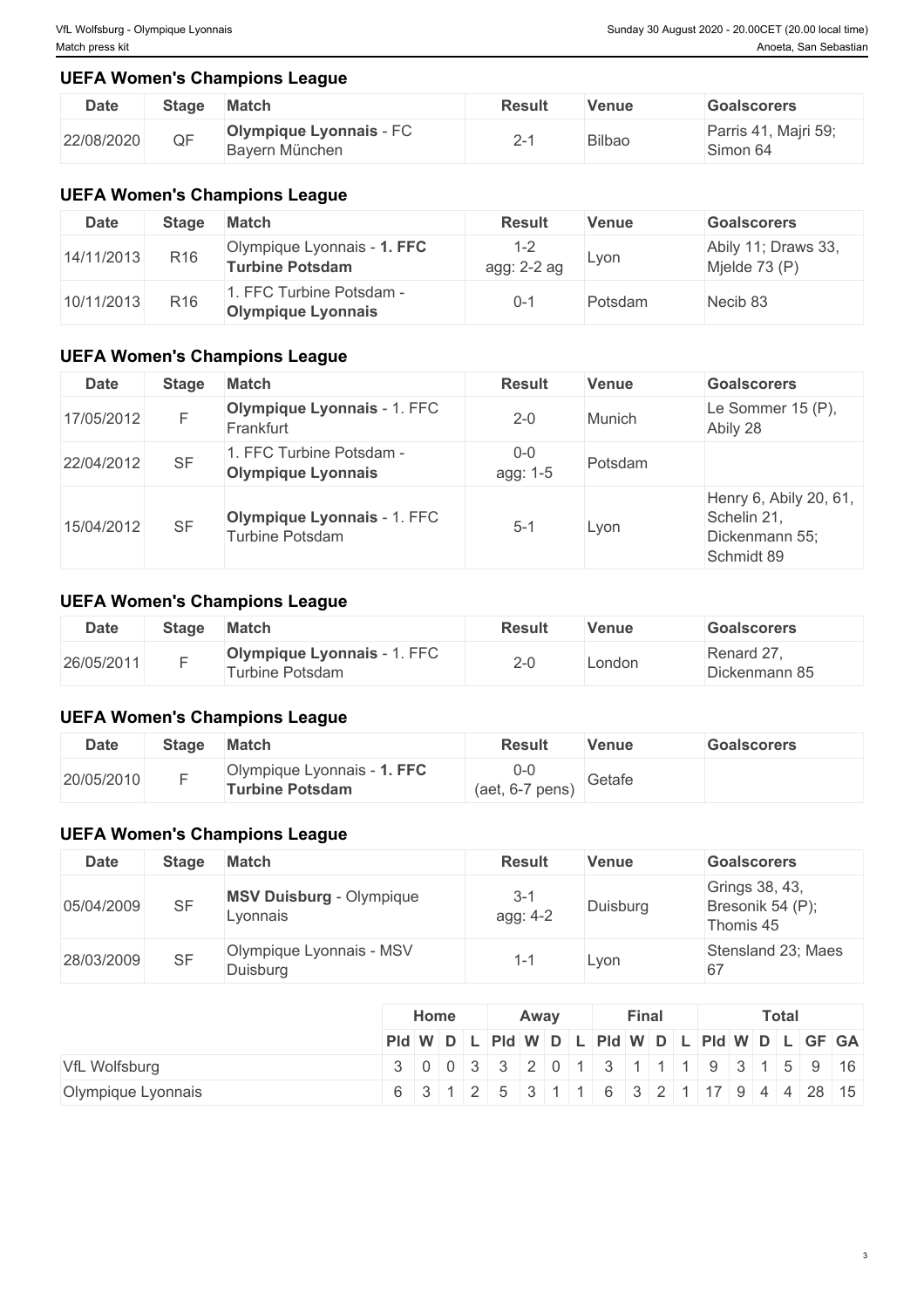# **Squad list**

# **VfL Wolfsburg**

|                          |      |                           |                                       |              |                                                                                                | <b>Current season</b>    |                 |                          |        |                | <b>All-time</b>                                                                                                                                                                                                                                                                                                                                                                                                                                                                        |                          |
|--------------------------|------|---------------------------|---------------------------------------|--------------|------------------------------------------------------------------------------------------------|--------------------------|-----------------|--------------------------|--------|----------------|----------------------------------------------------------------------------------------------------------------------------------------------------------------------------------------------------------------------------------------------------------------------------------------------------------------------------------------------------------------------------------------------------------------------------------------------------------------------------------------|--------------------------|
|                          |      |                           |                                       |              |                                                                                                | UWCLQ UWCL UWCL UEFA     |                 |                          |        |                |                                                                                                                                                                                                                                                                                                                                                                                                                                                                                        |                          |
| No. Player               | Nat. | <b>DoB</b>                | Age D Pld Gls Pld Gls Pld Gls Pld Gls |              |                                                                                                |                          |                 |                          |        |                |                                                                                                                                                                                                                                                                                                                                                                                                                                                                                        |                          |
| <b>Goalkeepers</b>       |      |                           |                                       |              |                                                                                                |                          |                 |                          |        |                |                                                                                                                                                                                                                                                                                                                                                                                                                                                                                        |                          |
| 1 Almuth Schult          |      | GER 09/02/1991 29         |                                       |              | $   -$                                                                                         |                          | $\mathbf{1}$    | $\overline{\phantom{a}}$ | 43     | $\sim$         | $43 -$                                                                                                                                                                                                                                                                                                                                                                                                                                                                                 |                          |
| 12 Julia Kassen          |      | GER 17/05/2002 18         |                                       | $\sim$       | $\sim$                                                                                         | $\sim$                   |                 |                          |        | $\sim$         |                                                                                                                                                                                                                                                                                                                                                                                                                                                                                        | $\overline{\phantom{a}}$ |
| 27 Friederike Abt        |      | GER 07/07/1994 26         |                                       |              | $\sim$ $\sim$ $\sim$                                                                           | $\sim$                   | 3               | $\overline{\phantom{a}}$ | 3      | $\sim$         | 3                                                                                                                                                                                                                                                                                                                                                                                                                                                                                      | $\sim$                   |
| 77 Katarzyna Kiedrzynek  |      | POL $19/03/1991$ 29 - - - |                                       |              |                                                                                                |                          | $\mathbf{r}$    | $\sim$                   | 24     | $\sim$         | $24 -$                                                                                                                                                                                                                                                                                                                                                                                                                                                                                 |                          |
| <b>Defenders</b>         |      |                           |                                       |              |                                                                                                |                          |                 |                          |        |                |                                                                                                                                                                                                                                                                                                                                                                                                                                                                                        |                          |
| 4 Kathrin-Julia Hendrich |      | GER 06/04/1992 28         |                                       |              | $\frac{1}{2} \left( \frac{1}{2} \right) \left( \frac{1}{2} \right) = \frac{1}{2}$              | $\sim$                   | 2               | $\sim$                   | 28     | $\sim$         | 28                                                                                                                                                                                                                                                                                                                                                                                                                                                                                     | $\overline{\phantom{a}}$ |
| 6 Dominique Janssen      |      | NED 17/01/1995 25         |                                       |              | $   -$                                                                                         |                          | 6               | 2                        | 6      | 2              | 6                                                                                                                                                                                                                                                                                                                                                                                                                                                                                      | 2                        |
| 13 Felicitas Rauch       |      | GER 30/04/1996 24         |                                       | $\sim$       | $\sim$                                                                                         | $\sim$                   | $\overline{5}$  | $\overline{1}$           | 5      | $\mathbf{1}$   | 5                                                                                                                                                                                                                                                                                                                                                                                                                                                                                      | $\overline{1}$           |
| 23 Sara Doorsoun-Khajeh  |      | GER 17/11/1991 28         |                                       |              | $\sim$ $\sim$ $\sim$                                                                           | $\sim$                   | 4               | $\sim$                   | 12     | $\sim$         | $12 -$                                                                                                                                                                                                                                                                                                                                                                                                                                                                                 |                          |
| 24 Joelle Wedemeyer      |      | GER 12/08/1996 24 - -     |                                       |              |                                                                                                |                          | $5\phantom{.0}$ |                          |        |                | $-17$ - 17 - 17 -                                                                                                                                                                                                                                                                                                                                                                                                                                                                      |                          |
| <b>Midfielders</b>       |      |                           |                                       |              |                                                                                                |                          |                 |                          |        |                |                                                                                                                                                                                                                                                                                                                                                                                                                                                                                        |                          |
| 3 Zsanett Jakabfi        |      | HUN 18/02/1990 30         |                                       | $\sim$ $-$   |                                                                                                | $\mathbf{r}$             | 4               | 4                        |        | 40 19          |                                                                                                                                                                                                                                                                                                                                                                                                                                                                                        | 43 19                    |
| 5 Lena Oberdorf          |      | GER 19/12/2001 18         |                                       | $\sim$ $  -$ |                                                                                                | $\mathbf{r}$             | $\overline{2}$  | $\sim$                   | 2      | $\sim$         | $\overline{2}$                                                                                                                                                                                                                                                                                                                                                                                                                                                                         | $\overline{\phantom{a}}$ |
| 9 Anna Blässe            |      | GER 27/02/1987 33         |                                       | $\sim$       | $\sim$                                                                                         | $\sim$                   | 4               | $\overline{1}$           | 49     | $\overline{2}$ | 49                                                                                                                                                                                                                                                                                                                                                                                                                                                                                     | 2                        |
| 14 Fridolina Rolfö       |      | SWE 24/11/1993 26         |                                       |              | $\sim$ $\sim$                                                                                  | $\sim$                   | 3               | 2                        | 16     | 8              | 16                                                                                                                                                                                                                                                                                                                                                                                                                                                                                     | -8                       |
| 15 Ingrid Syrstad Engen  |      | NOR 29/04/1998 22         |                                       | $\sim$       | $\sim$                                                                                         | $\sim$                   | $6\,$           | 2                        | 12     | 2              | 12                                                                                                                                                                                                                                                                                                                                                                                                                                                                                     | 2                        |
| 20 Pia-Sophie Wolter     |      | GER 13/11/1997 22         |                                       |              | $\sim$ 10 $\sim$                                                                               | $\sim$                   | $\mathfrak{Z}$  | $\overline{1}$           | 5      | 1              | 5                                                                                                                                                                                                                                                                                                                                                                                                                                                                                      | $\overline{1}$           |
| 21 Lara Dickenmann       |      | SUI 27/11/1985 34         |                                       |              | the company of the company                                                                     |                          | $\vert$ 1       |                          |        |                | $-$ 72 14 72 14                                                                                                                                                                                                                                                                                                                                                                                                                                                                        |                          |
| 28 Lena Goessling        |      | GER 08/03/1986 34         |                                       |              | $   -$                                                                                         |                          | 3               | $\sim$                   | 49     | 2              | 49                                                                                                                                                                                                                                                                                                                                                                                                                                                                                     | 2                        |
| 30 Lisanne Gräwe         |      | GER 11/02/2003 17 - -     |                                       |              |                                                                                                | $\sim$                   | $\sim$          | $\sim$                   | $\sim$ | $\sim$         | $\begin{array}{cccccccccccccc} \multicolumn{2}{c}{} & \multicolumn{2}{c}{} & \multicolumn{2}{c}{} & \multicolumn{2}{c}{} & \multicolumn{2}{c}{} & \multicolumn{2}{c}{} & \multicolumn{2}{c}{} & \multicolumn{2}{c}{} & \multicolumn{2}{c}{} & \multicolumn{2}{c}{} & \multicolumn{2}{c}{} & \multicolumn{2}{c}{} & \multicolumn{2}{c}{} & \multicolumn{2}{c}{} & \multicolumn{2}{c}{} & \multicolumn{2}{c}{} & \multicolumn{2}{c}{} & \multicolumn{2}{c}{} & \multicolumn{2}{c}{} & \$ |                          |
| <b>Forwards</b>          |      |                           |                                       |              |                                                                                                |                          |                 |                          |        |                |                                                                                                                                                                                                                                                                                                                                                                                                                                                                                        |                          |
| 7 Pauline Bremer         |      | GER 10/04/1996 24         |                                       |              | $\frac{1}{2} \left( \frac{1}{2} \right) \left( \frac{1}{2} \right) \left( \frac{1}{2} \right)$ | $\mathbf{r}$             | 2               | $\overline{\phantom{a}}$ | 28     | 7              | $28 \mid 7$                                                                                                                                                                                                                                                                                                                                                                                                                                                                            |                          |
| 10 Svenja Huth           |      | GER 25/01/1991 29         |                                       |              |                                                                                                |                          | 3               | $\overline{1}$           | 20     | 1              | 22                                                                                                                                                                                                                                                                                                                                                                                                                                                                                     | $\overline{1}$           |
| 11 Alexandra Popp        |      | GER 06/04/1991 29         |                                       |              | $   -$                                                                                         |                          | $\overline{4}$  | $\sim$                   |        | 71 23          |                                                                                                                                                                                                                                                                                                                                                                                                                                                                                        | 76 24                    |
| 17 Ewa Pajor             |      | POL 03/12/1996 23         |                                       | $\sim$       | $\sim$                                                                                         | $\overline{\phantom{a}}$ | 3               | $\overline{1}$           | 25     | 8              |                                                                                                                                                                                                                                                                                                                                                                                                                                                                                        | 28 15                    |
| 22 Pernille Harder       |      | DEN 15/11/1992 27 -       |                                       |              | $\sim$                                                                                         | $\overline{\phantom{a}}$ | 6               | 9                        |        |                | 28 26 28 26                                                                                                                                                                                                                                                                                                                                                                                                                                                                            |                          |
| Coach                    |      |                           |                                       |              |                                                                                                |                          |                 |                          |        |                |                                                                                                                                                                                                                                                                                                                                                                                                                                                                                        |                          |
| - Stephan Lerch          |      | GER 10/08/1984 36         |                                       | $\sim$ $-$   | $\sim$                                                                                         | $\sim$                   | 6               | $\sim$                   | 21     | $\sim$         | $21 -$                                                                                                                                                                                                                                                                                                                                                                                                                                                                                 |                          |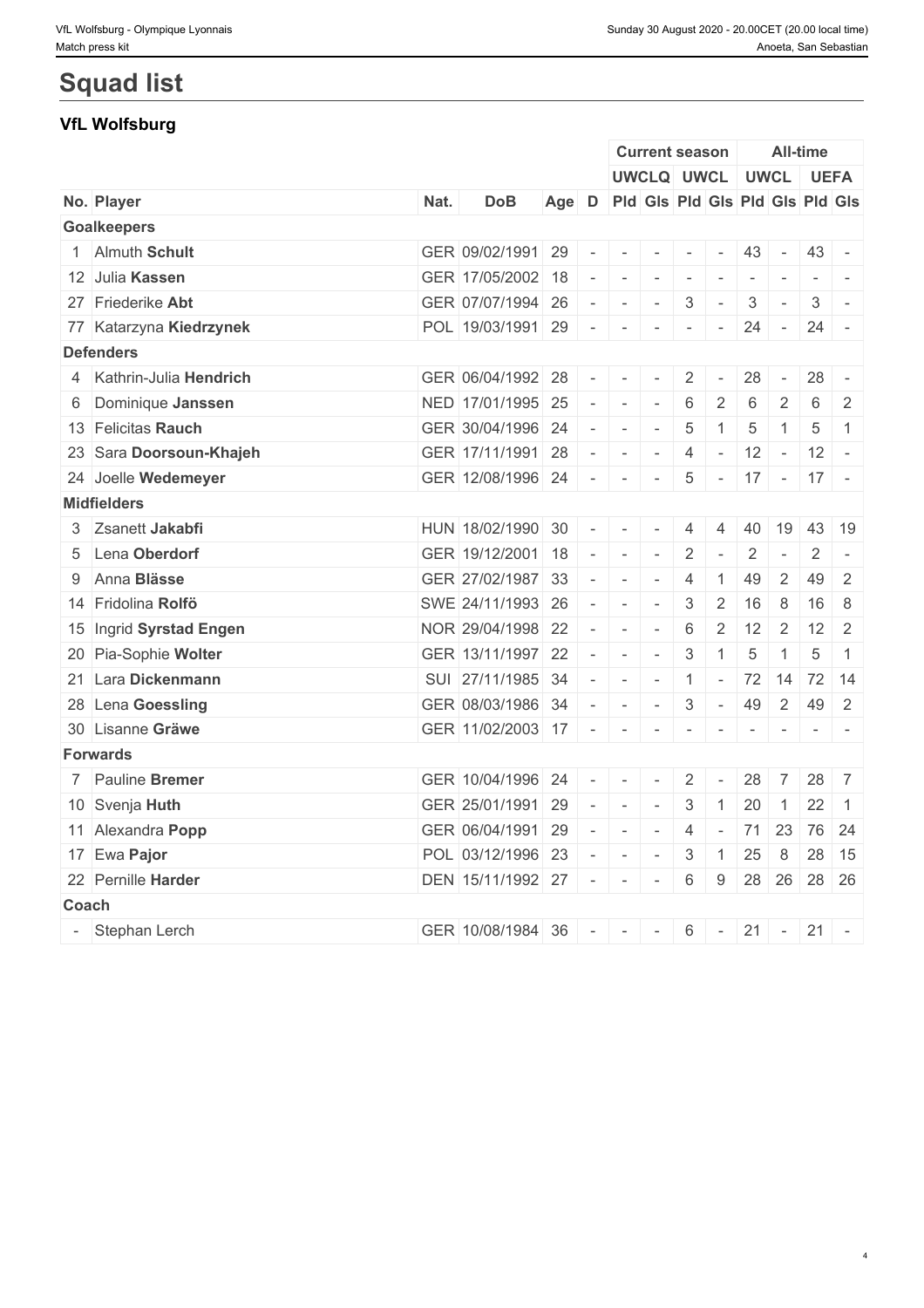# **Olympique Lyonnais**

|       |                            |      |                     |                                       |                          |                            | <b>Current season</b>    |                          |                          |                          |                          | <b>All-time</b> |                                                                                   |
|-------|----------------------------|------|---------------------|---------------------------------------|--------------------------|----------------------------|--------------------------|--------------------------|--------------------------|--------------------------|--------------------------|-----------------|-----------------------------------------------------------------------------------|
|       |                            |      |                     |                                       |                          |                            | UWCLQ UWCL UWCL UEFA     |                          |                          |                          |                          |                 |                                                                                   |
|       | No. Player                 | Nat. | <b>DoB</b>          | Age D Pld Gls Pld Gls Pld Gls Pld Gls |                          |                            |                          |                          |                          |                          |                          |                 |                                                                                   |
|       | <b>Goalkeepers</b>         |      |                     |                                       |                          |                            |                          |                          |                          |                          |                          |                 |                                                                                   |
|       | 1 Dolores Gallardo         |      | ESP 10/06/1993 27   |                                       |                          | $\sim$                     | $\sim$                   | $\overline{\phantom{a}}$ | $\overline{\phantom{a}}$ | 8                        |                          | 8               |                                                                                   |
|       | 16 Sarah Bouhaddi          |      | FRA 17/10/1986 33   |                                       | $\sim$                   | $\sim$                     | $\sim$                   | 6                        | $\sim$ $ \sim$           | 68                       | $\sim$ $-$               | 69              | $\sim$                                                                            |
|       | 40 Katriina Talaslahti     |      | FIN 21/09/2000 19   |                                       |                          | the company of the company |                          | $\sim$                   | $\sim$                   | $\sim$                   | $\sim$                   |                 | $-1$                                                                              |
|       | <b>Defenders</b>           |      |                     |                                       |                          |                            |                          |                          |                          |                          |                          |                 |                                                                                   |
|       | 2 Lucy Bronze              |      | ENG 28/10/1991 28   |                                       | $\sim$                   | $\overline{a}$             |                          | 5                        |                          | 38                       | 6                        |                 | $38 \mid 6$                                                                       |
|       | 3 Wendie Renard            |      | FRA 20/07/1990      | 30                                    | $\sim$                   | $\sim$                     | $\overline{\phantom{a}}$ | 5                        | 5                        | 81                       | 24                       |                 | 87 26                                                                             |
|       | 4 Selma Bacha              |      | FRA 09/11/2000      | 19                                    | $\omega$                 | $\sim$                     | $\sim$                   | 5                        | $\sim$ $-$               | 18                       |                          | $1 \mid 18$     | $\overline{1}$                                                                    |
|       | 12 Ellie Carpenter         |      | AUS 28/04/2000 20   |                                       | $\overline{\phantom{a}}$ | $\sim$                     |                          | $\overline{\phantom{a}}$ | $\overline{\phantom{a}}$ | $\overline{\phantom{a}}$ | $\overline{\phantom{a}}$ |                 | $\frac{1}{2} \left( \frac{1}{2} \right) \left( \frac{1}{2} \right) = \frac{1}{2}$ |
|       | 15 Alex Greenwood          |      | ENG 07/09/1993 26   |                                       | $\sim$                   | $\sim$                     | $\sim$                   |                          |                          |                          |                          | $\overline{4}$  | $\overline{1}$                                                                    |
|       | 21 Kadeisha Buchanan       |      | CAN 05/11/1995 24   |                                       | $\equiv$                 | $\sim$                     | $\sim$                   | $6\,$                    | $\mathbf{1}$             | 15                       | $-1$                     | 15              | $\overline{1}$                                                                    |
|       | 23 Janice Cayman           |      | BEL 12/10/1988 31   |                                       | $\sim$                   | $\sim$                     | $\sim$ $-$               | $\overline{2}$           | $\sim$                   | 16                       | $\mathbf{3}$             |                 | $19 \mid 4$                                                                       |
|       | 26 Sakina Karchaoui        |      | FRA 26/01/1996 24   |                                       | $\sim$                   | $\sim$                     | $\sim$                   | 2                        | $\sim$                   | 8                        | $\sim$                   | 8               | $\sim$                                                                            |
|       | <b>Midfielders</b>         |      |                     |                                       |                          |                            |                          |                          |                          |                          |                          |                 |                                                                                   |
|       | 5 Saki Kumagai             |      | JPN 17/10/1990      | 29                                    | $\sim$                   | $\overline{a}$             | $\overline{\phantom{a}}$ | $\sqrt{5}$               | $\overline{\phantom{a}}$ | 55                       | 6                        | 55              | 6                                                                                 |
|       | 6 Amandine Henry           |      | FRA 28/09/1989      | -30                                   | $\sim$                   |                            | $\sim$                   | 3                        | $\overline{1}$           | 59                       | 8                        | 61              | 9                                                                                 |
|       | 7 Amel Majri               |      | FRA 25/01/1993 27   |                                       | $\sim$                   | $\sim$                     | $\overline{\phantom{a}}$ | $\sqrt{5}$               | $\overline{2}$           |                          | $50 \mid 13$             |                 | 50 13                                                                             |
|       | 8 Sara Bjork Gunnarsdóttir |      | ISL 29/09/1990      | 29                                    | $\equiv$                 | $\sim$                     | $\overline{\phantom{a}}$ | $\overline{2}$           | $\sim$                   | 54                       | 18                       |                 | 57 21                                                                             |
|       | 10 Dzsenifer Marozsan      |      | GER 18/04/1992 28   |                                       | $\overline{\phantom{a}}$ | $\sim$                     | $\sim$                   | 5                        | $\overline{1}$           | 50                       | 15                       |                 | 50 15                                                                             |
|       | 20 Delphine Cascarino      |      | FRA 05/02/1997 23   |                                       | $\sim$                   | $\overline{a}$             |                          | 6                        | $\overline{1}$           | $27 \quad 6$             |                          |                 | $27 \quad 6$                                                                      |
|       | <b>Forwards</b>            |      |                     |                                       |                          |                            |                          |                          |                          |                          |                          |                 |                                                                                   |
|       | 9 Eugénie Le Sommer        |      | FRA 18/05/1989 31   |                                       | $\sim$                   | $\sim$                     | $\sim$                   | $\overline{5}$           | $\overline{4}$           |                          | 74 46                    |                 | 74 46                                                                             |
|       | 11 Shanice van de Sanden   |      | NED 02/10/1992 27   |                                       | $\overline{\phantom{a}}$ | $\sim$                     | $\overline{\phantom{a}}$ | 2                        | $\overline{\phantom{a}}$ | 23                       | $\sim$ $-$               | 28              | 3                                                                                 |
|       | 14 Ada Hegerberg           |      | NOR 10/07/1995      | 25                                    | $\equiv$                 | $\sim$                     | $\sim$                   | $\overline{4}$           | 9                        |                          | $50 \mid 53$             |                 | 50 53                                                                             |
|       | 17 Nikita Parris           |      | ENG 10/03/1994 26   |                                       | S                        | $\overline{a}$             | $\sim$                   | $6\,$                    | $\overline{4}$           | 25                       | 8                        |                 | 28 10                                                                             |
|       | 24 Jodie Taylor            |      | ENG 17/05/1986 34   |                                       | $\sim$                   | $\sim$                     | $\sim$                   | $\mathbf{1}$             | $\sim$                   | 3                        | $\sim$ $-$               | 3               | $\sim$                                                                            |
|       | 28 Melvine Malard          |      | FRA 28/06/2000 20   |                                       | $\sim$                   | $\sim$                     | $\sim$                   | $\overline{\phantom{a}}$ | $\sim$                   | $\overline{2}$           | $\mathbf{r}$             | $2 \mid$        | $\overline{\phantom{a}}$                                                          |
| Coach |                            |      |                     |                                       |                          |                            |                          |                          |                          |                          |                          |                 |                                                                                   |
|       | - Jean Luc Vasseur         |      | FRA 01/01/1969 51 - |                                       |                          | $\sim$                     | $\overline{\phantom{a}}$ | 6                        | $\sim$                   | 6                        | $\sim$                   | 6               |                                                                                   |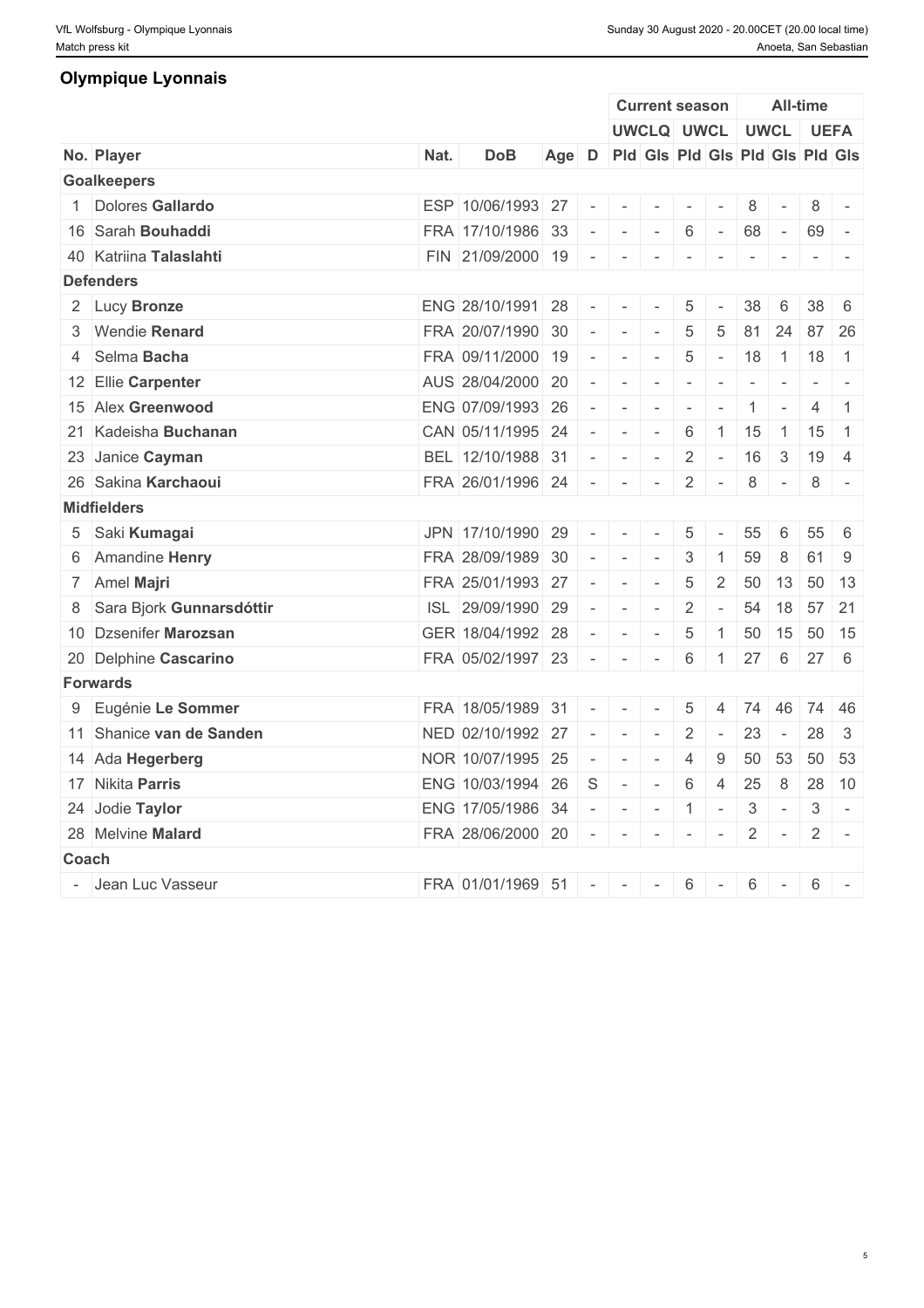# **Match officials**

| <b>Referee</b>                           | Esther Staubli (SUI)                                  |  |
|------------------------------------------|-------------------------------------------------------|--|
| <b>Assistant referees</b>                | Sanja Rodjak-Karšić (CRO), Oleksandra Ardasheva (UKR) |  |
| <b>Video Assistant Referee</b>           | José María Sánchez (ESP)                              |  |
| <b>Assistant Video Assistant Referee</b> | Ricardo de Burgos Bengoechea (ESP)                    |  |
| <b>Fourth official</b>                   | Jana Adámková (CZE)                                   |  |
| <b>Reserve official</b>                  | Maryna Striletska (UKR)                               |  |
| <b>UEFA Delegate</b>                     | Iva Olivari-ulisa (CRO)                               |  |
| <b>UEFA Referee observer</b>             | Jenny Palmqvist (SWE)                                 |  |
|                                          |                                                       |  |

# **Referee**

| Name                  | Date of birth | <b>UEFA Women's</b><br><b>Champions</b><br>League<br>matches | <b>UEFA matches</b> |
|-----------------------|---------------|--------------------------------------------------------------|---------------------|
| <b>Esther Staubli</b> | 03/10/1979    | 32                                                           | 74                  |

# **UEFA Women's Champions League matches involving teams from the two countries playing this match**

| <b>Date</b> | <b>Competition</b> | <b>Stage</b><br>reached | <b>Home Away</b>                        | <b>Result</b> | <b>Venue</b>      |
|-------------|--------------------|-------------------------|-----------------------------------------|---------------|-------------------|
| 30/07/2009  | <b>UWCL</b>        | QR                      | FC Bayern München Glasgow City FC       | $5-2$         | Šiauliai          |
| 14/10/2010  | <b>UWCL</b>        | <b>R32</b>              | Olympique Lyonnais AZ Alkmaar           | $8-0$         | Lyon              |
| 10/11/2010  | <b>UWCL</b>        | R <sub>16</sub>         | NÖSV Neulengbach 1. FFC Turbine Potsdam | $0-9$         | Neulengbach       |
| 02/11/2011  | <b>UWCL</b>        | R <sub>16</sub>         | 1. FFC Turbine Potsdam Glasgow City FC  | $10 - 0$      | Potsdam           |
| 21/03/2012  | <b>UWCL</b>        | QF                      | 1. FFC Frankfurt FC Rosengård           | $3-0$         | Frankfurt am Main |
| 20/03/2013  | <b>UWCL</b>        | QF                      | Olympique Lyonnais FC Rosengård         | $5-0$         | Lyon              |
| 27/04/2014  | <b>UWCL</b>        | <b>SF</b>               | VfL Wolfsburg 1. FFC Turbine Potsdam    | $4 - 2$       | Wolfsburg         |
| 28/03/2015  | <b>UWCL</b>        | QF                      | FC Rosengård VfL Wolfsburg              | $3 - 3$       | Malmo             |
| 14/05/2015  | <b>UWCL</b>        | Final                   | 1. FFC Frankfurt Paris Saint-Germain    | $2 - 1$       | Berlin            |
| 02/05/2016  | <b>UWCL</b>        | <b>SF</b>               | Paris Saint-Germain Olympique Lyonnais  | $0 - 1$       | Paris             |
| 05/10/2016  | <b>UWCL</b>        | <b>R32</b>              | Hibernian Ladies FC FC Bayern München   | 0-6           | Edinburgh         |
| 17/11/2016  | <b>UWCL</b>        | R <sub>16</sub>         | VfL Wolfsburg Eskilstuna United DFF     | $3-0$         | Wolfsburg         |
| 29/04/2017  | <b>UWCL</b>        | <b>SF</b>               | Olympique Lyonnais Manchester City WFC  | $0 - 1$       | Decines           |
| 22/04/2018  | <b>UWCL</b>        | <b>SF</b>               | Chelsea FC Women VfL Wolfsburg          | $1 - 3$       | Kingston          |
| 17/10/2018  | <b>UWCL</b>        | R <sub>16</sub>         | VfL Wolfsburg Club Atlético de Madrid   | $4 - 0$       | Wolfsburg         |
| 28/04/2019  | <b>UWCL</b>        | <b>SF</b>               | FC Barcelona FC Bayern München          | $1-0$         | <b>Barcelona</b>  |
| 30/10/2019  | <b>UWCL</b>        | R <sub>16</sub>         | FC Twente '65 VfL Wolfsburg             | $0 - 1$       | Enschede          |
| 22/08/2020  | <b>UWCL</b>        | QF                      | Arsenal WFC Paris Saint-Germain         | $1 - 2$       | San Sebastian     |

# **Other matches involving teams from either of the two countries involved in this match**

| <b>Date</b> | <b>Competition</b> | <b>Stage</b><br>reached | <b>Home Away</b>                  | <b>Result</b> | <b>Venue</b> |
|-------------|--------------------|-------------------------|-----------------------------------|---------------|--------------|
| 28/09/2006  | <b>WU19</b>        | 1QR                     | Faroe Islands France              | $0 - 7$       | Kristianstad |
| 26/07/2007  | <b>WU19</b>        | <b>SF</b>               | Germany France                    | $4 - 2$       | Reykjavik    |
| 30/07/2009  | <b>UWCL</b>        | QR                      | FC Bayern München Glasgow City FC | $5-2$         | Šiauliai     |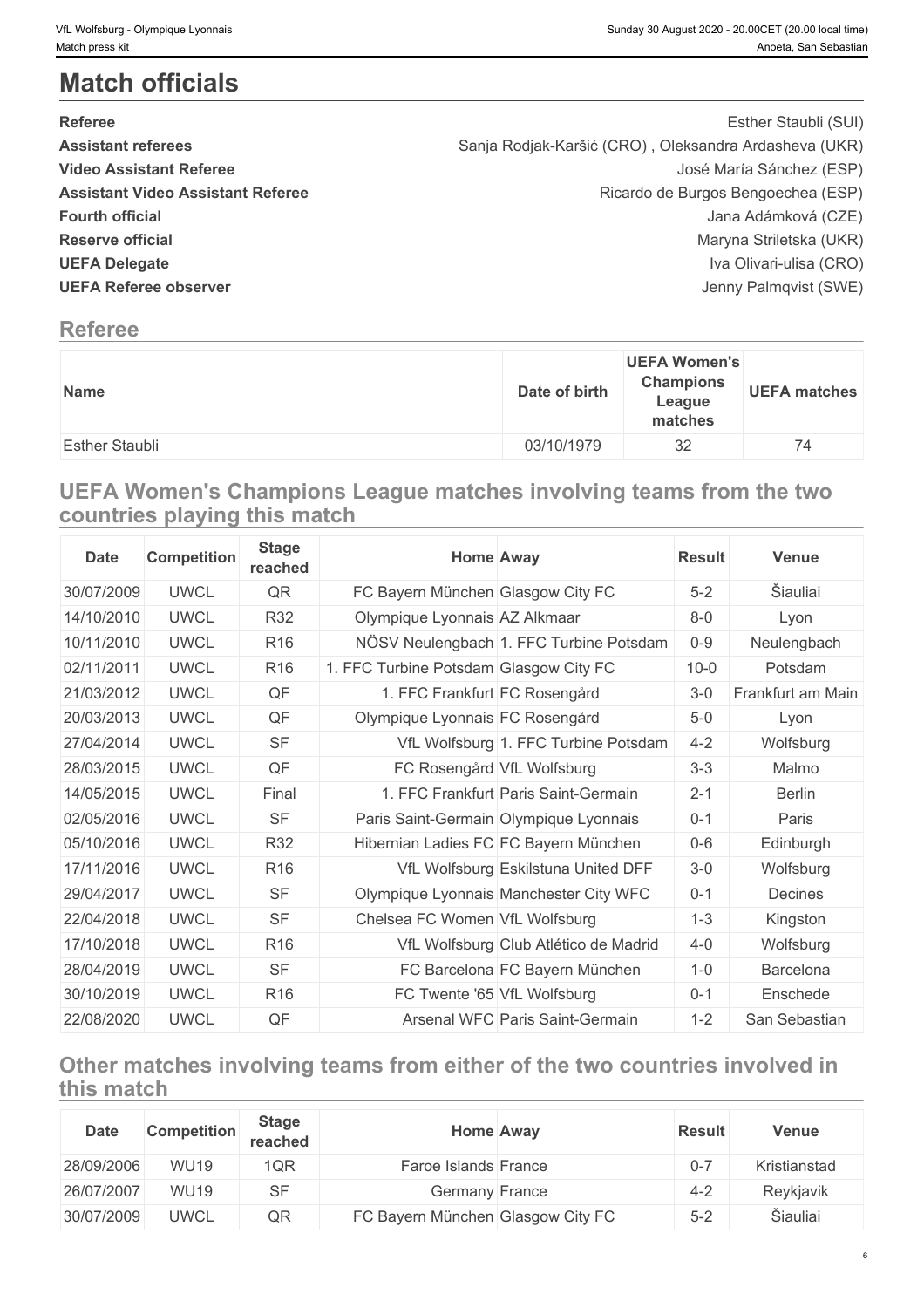| <b>Date</b> | <b>Competition</b> | <b>Stage</b><br>reached | <b>Home Away</b>                        | <b>Result</b> | Venue             |
|-------------|--------------------|-------------------------|-----------------------------------------|---------------|-------------------|
| 14/10/2010  | <b>UWCL</b>        | <b>R32</b>              | Olympique Lyonnais AZ Alkmaar           | $8-0$         | Lyon              |
| 10/11/2010  | <b>UWCL</b>        | R <sub>16</sub>         | NÖSV Neulengbach 1. FFC Turbine Potsdam | $0 - 9$       | Neulengbach       |
| 02/11/2011  | <b>UWCL</b>        | R <sub>16</sub>         | 1. FFC Turbine Potsdam Glasgow City FC  | $10 - 0$      | Potsdam           |
| 21/03/2012  | <b>UWCL</b>        | QF                      | 1. FFC Frankfurt FC Rosengård           | $3-0$         | Frankfurt am Main |
| 20/03/2013  | <b>UWCL</b>        | QF                      | Olympique Lyonnais FC Rosengård         | $5-0$         | Lyon              |
| 17/07/2013  | <b>WEURO</b>       | GS-FT                   | Germany Norway                          | $0 - 1$       | Kalmar            |
| 24/07/2013  | <b>WEURO</b>       | <b>SF</b>               | Sweden Germany                          | $0 - 1$       | Gothenburg        |
| 23/11/2013  | <b>FWWC</b>        | QR                      | <b>Bulgaria France</b>                  | $0 - 10$      | Lovech            |
| 27/04/2014  | <b>UWCL</b>        | <b>SF</b>               | VfL Wolfsburg 1. FFC Turbine Potsdam    | $4 - 2$       | Wolfsburg         |
| 28/03/2015  | <b>UWCL</b>        | QF                      | FC Rosengård VfL Wolfsburg              | $3 - 3$       | Malmo             |
| 14/05/2015  | <b>UWCL</b>        | Final                   | 1. FFC Frankfurt Paris Saint-Germain    | $2 - 1$       | <b>Berlin</b>     |
| 27/10/2015  | <b>WEURO</b>       | Qual. GS                | Ukraine France                          | $0 - 3$       | Lviv              |
| 02/05/2016  | <b>UWCL</b>        | <b>SF</b>               | Paris Saint-Germain Olympique Lyonnais  | $0 - 1$       | Paris             |
| 05/10/2016  | <b>UWCL</b>        | <b>R32</b>              | Hibernian Ladies FC FC Bayern München   | $0-6$         | Edinburgh         |
| 17/11/2016  | <b>UWCL</b>        | R <sub>16</sub>         | VfL Wolfsburg Eskilstuna United DFF     | $3-0$         | Wolfsburg         |
| 29/04/2017  | <b>UWCL</b>        | <b>SF</b>               | Olympique Lyonnais Manchester City WFC  | $0 - 1$       | Decines           |
| 30/07/2017  | <b>WEURO</b>       | QF                      | <b>England France</b>                   | $1 - 0$       | Deventer          |
| 22/04/2018  | <b>UWCL</b>        | <b>SF</b>               | Chelsea FC Women VfL Wolfsburg          | $1 - 3$       | Kingston          |
| 17/10/2018  | <b>UWCL</b>        | R <sub>16</sub>         | VfL Wolfsburg Club Atlético de Madrid   | $4-0$         | Wolfsburg         |
| 28/04/2019  | <b>UWCL</b>        | <b>SF</b>               | FC Barcelona FC Bayern München          | $1 - 0$       | Barcelona         |
| 30/10/2019  | <b>UWCL</b>        | R <sub>16</sub>         | FC Twente '65 VfL Wolfsburg             | $0 - 1$       | Enschede          |
| 22/08/2020  | <b>UWCL</b>        | QF                      | Arsenal WFC Paris Saint-Germain         | $1 - 2$       | San Sebastian     |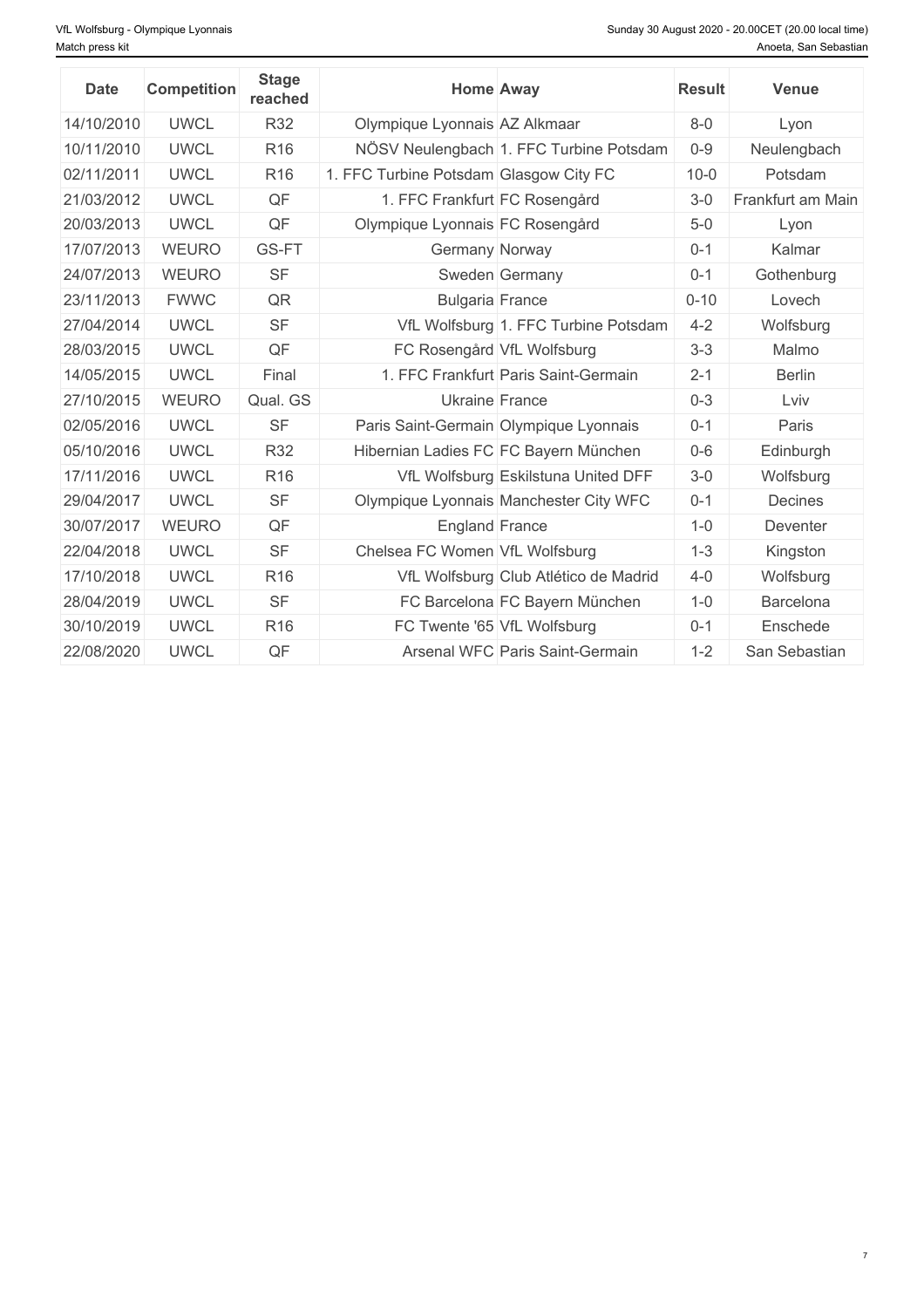# **Fixtures and results**

# **VfL Wolfsburg**

| <b>Date</b>       | <b>Competition Opponent</b> |                                      | <b>Result</b> | <b>Goalscorers</b>                                                                                        |
|-------------------|-----------------------------|--------------------------------------|---------------|-----------------------------------------------------------------------------------------------------------|
| 11/09/2019 UWCL   |                             | <b>KFF Mitrovica (A)</b>             | W             | Pajor 14, Maritz 28, 63, Huth 33, Harder<br>10-0 46, 48 (P), 67, Jakabfi 79, Cláudia Neto<br>85, Minde 87 |
| 25/09/2019 UWCL   |                             | KFF Mitrovica (H)                    | W<br>$5-0$    | Cláudia Neto 24, Harder 29, Jakabfi 38,<br>Wolter 55, Gunnarsdóttir 86 (P)                                |
| 16/10/2019 UWCL   |                             | FC Twente '65 (H)                    | W             | 6-0 Jakabfi 24, 37, Janssen 60, 89, Harder 71,<br>Rolfö 78                                                |
| 30/10/2019 UWCL   |                             | FC Twente '65 (A)                    | W             | 1-0 Blässe 17                                                                                             |
| 21/08/2020 UWCL   |                             | Glasgow City FC (A)                  | W             | Harder 16, 45+2, 56, 71, Syrstad Engen<br>9-1 20, 45, Rauch 67, Ross 80 (og), Clark<br>$90+5$ (og)        |
| 25/08/2020 UWCL   |                             | FC Barcelona (H)                     | W             | 1-0 Rolfö 58                                                                                              |
| 30/08/2020 UWCL   |                             | Olympique Lyonnais (H)               |               |                                                                                                           |
| 04/09/2020 League |                             | SGS Essen (H)                        |               |                                                                                                           |
| 13/09/2020 League |                             | TSG 1899 Hoffenheim (A)              |               |                                                                                                           |
| 27/09/2020 League |                             | SV Meppen (H)                        |               |                                                                                                           |
| 04/10/2020 League |                             | Bayer 04 Leverkusen (A)              |               |                                                                                                           |
| 07/10/2020 League |                             | SC Sand (H)                          |               |                                                                                                           |
| 11/10/2020 League |                             | SC Freiburg (A)                      |               |                                                                                                           |
| 16/10/2020 League |                             | MSV Duisburg (H)                     |               |                                                                                                           |
| 06/11/2020 League |                             | 1. FFC Turbine Potsdam (A)           |               |                                                                                                           |
| 14/11/2020 League |                             | FC Bayern München (A)                |               |                                                                                                           |
| 21/11/2020 League |                             | Eintracht Frankfurt Fußball<br>AG(H) |               |                                                                                                           |
| 11/12/2020 League |                             | SV Werder Bremen (A)                 |               |                                                                                                           |
| 18/12/2020 League |                             | SGS Essen (A)                        |               |                                                                                                           |
| 12/02/2021 League |                             | TSG 1899 Hoffenheim (H)              |               |                                                                                                           |
| 05/03/2021 League |                             | SV Meppen (A)                        |               |                                                                                                           |
| 12/03/2021 League |                             | Bayer 04 Leverkusen (H)              |               |                                                                                                           |
| 26/03/2021 League |                             | SC Sand (A)                          |               |                                                                                                           |
| 16/04/2021 League |                             | SC Freiburg (H)                      |               |                                                                                                           |
| 23/04/2021 League |                             | MSV Duisburg (A)                     |               |                                                                                                           |
| 07/05/2021 League |                             | 1. FFC Turbine Potsdam (H)           |               |                                                                                                           |
| 21/05/2021 League |                             | FC Bayern München (H)                |               |                                                                                                           |
| 06/06/2021 League |                             | Eintracht Frankfurt Fußball<br>AG(A) |               |                                                                                                           |
| 13/06/2021 League |                             | SV Werder Bremen (H)                 |               |                                                                                                           |

| Pos. Clubs                     | $P$ W D L GF GA Pts |  |  |  |
|--------------------------------|---------------------|--|--|--|
| 1. FFC Turbine Potsdam         | 0 0 0 0 0 0 0 0     |  |  |  |
| Bayer 04 Leverkusen            | 0 0 0 0 0 0 0 0     |  |  |  |
| Eintracht Frankfurt Fußball AG | 0 0 0 0 0 0 0 0     |  |  |  |
| FC Bayern München              | 0 0 0 0 0 0 0 0     |  |  |  |
| MSV Duisburg                   | 0 0 0 0 0 0 0 0 0   |  |  |  |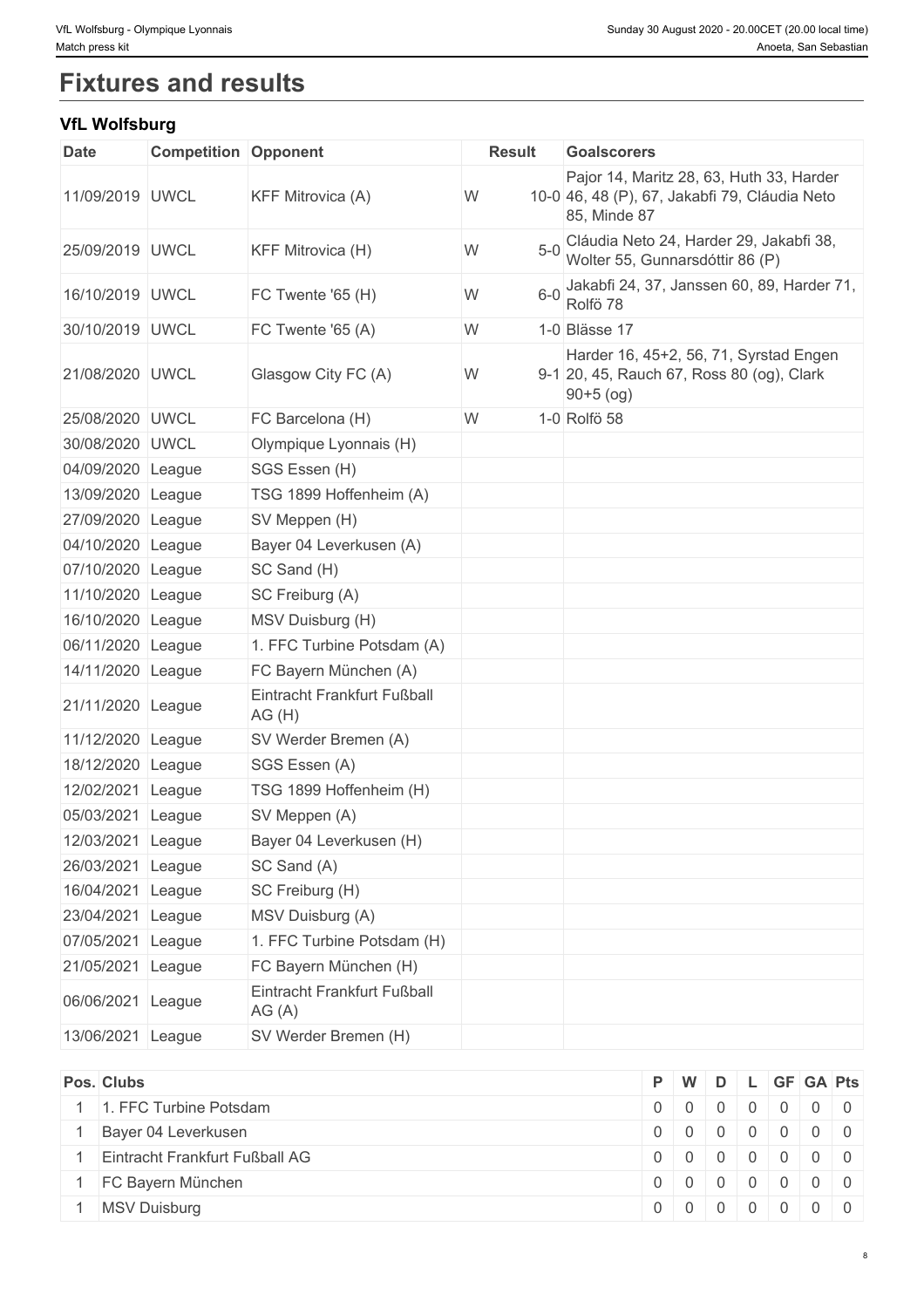| Pos. Clubs              |                |            |                 |                | P W D L GF GA Pts                      |  |
|-------------------------|----------------|------------|-----------------|----------------|----------------------------------------|--|
| <b>SC Freiburg</b>      | $0 \mid 0$     |            | $0 \mid 0 \mid$ |                | 0 0 0                                  |  |
| <b>SC Sand</b>          | $0 \mid 0$     |            | 0 0 0           |                | $0 0 0 0$                              |  |
| <b>SGS Essen</b>        | $0 \mid 0$     | $0 \mid 0$ |                 | $\overline{0}$ |                                        |  |
| SV Meppen               | 0 <sup>0</sup> |            | 0 0 0           |                | $0 \quad 0 \quad 0$                    |  |
| <b>SV Werder Bremen</b> | 0 0            |            | $0 \mid 0 \mid$ |                | $0 0 0 0$                              |  |
| TSG 1899 Hoffenheim     | $0 \mid 0$     |            | $0 \mid 0 \mid$ | $\Omega$       | $\begin{array}{c c} 0 & 0 \end{array}$ |  |
| <b>VfL Wolfsburg</b>    | 0 0            | $\bf{0}$   | $\overline{0}$  | $\bf{0}$       | $0 \quad 0$                            |  |

# **Olympique Lyonnais**

| <b>Date</b>       | <b>Competition Opponent</b> |                                 | <b>Result</b> | <b>Goalscorers</b>                                                                                        |
|-------------------|-----------------------------|---------------------------------|---------------|-----------------------------------------------------------------------------------------------------------|
| 11/09/2019 UWCL   |                             | Ryazan-VDV (A)                  | W             | Marozsán 12 (P), Ada Hegerberg 27, 39,<br>9-0 70 (P), Renard 31, 77, 90, Henry 37, Majri<br>78 (P)        |
| 25/09/2019 UWCL   |                             | Ryazan-VDV (H)                  | W             | Le Sommer 18, Parris 21, 88, D.<br>7-0 Cascarino 40, Ada Hegerberg 55 (P), 90,<br>Renard 90+2 (P)         |
| 16/10/2019 UWCL   |                             | Fortuna Hjørring (A)            | W             | 4-0 Ada Hegerberg 17 (P), 54, Le Sommer 29,                                                               |
| 30/10/2019 UWCL   |                             | Fortuna Hjørring (H)            | W             | Ada Hegerberg 12, 46, Le Sommer 34,<br>7-0 M'Bock Bathy 65, Jéssica Silva 81,<br>Buchanan 83, Parris 90+3 |
| 22/08/2020 UWCL   |                             | FC Bayern München (H)           | W             | 2-1 Parris 41, Majri 59                                                                                   |
| 26/08/2020 UWCL   |                             | Paris Saint-Germain (A)         | W             | 1-0 Renard 67                                                                                             |
| 30/08/2020 UWCL   |                             | VfL Wolfsburg (A)               |               |                                                                                                           |
| 06/09/2020 League |                             | Paris FC (H)                    |               |                                                                                                           |
| 11/09/2020 League |                             | Stade de Reims (A)              |               |                                                                                                           |
| 26/09/2020 League |                             | FC Girondins de Bordeaux<br>(H) |               |                                                                                                           |
| 03/10/2020 League |                             | Fleury 91 Féminines (A)         |               |                                                                                                           |
| 10/10/2020 League |                             | Dijon Football Côte-d'Or (H)    |               |                                                                                                           |
| 17/10/2020 League |                             | EA Guingamp (H)                 |               |                                                                                                           |
| 31/10/2020 League |                             | Montpellier Hérault SC (A)      |               |                                                                                                           |
| 14/11/2020 League |                             | ASJ Soyaux-Charente (H)         |               |                                                                                                           |
| 21/11/2020 League |                             | Paris Saint-Germain (A)         |               |                                                                                                           |
| 05/12/2020 League |                             | Le Havre AC (A)                 |               |                                                                                                           |
| 12/12/2020        | League                      | FC Issy-les-Moulineaux (H)      |               |                                                                                                           |
| 16/01/2021 League |                             | Stade de Reims (H)              |               |                                                                                                           |
| 23/01/2021 League |                             | Paris FC (A)                    |               |                                                                                                           |
| 06/02/2021 League |                             | Montpellier Hérault SC (H)      |               |                                                                                                           |
| 27/02/2021 League |                             | ASJ Soyaux-Charente (A)         |               |                                                                                                           |
| 13/03/2021 League |                             | Paris Saint-Germain (H)         |               |                                                                                                           |
| 27/03/2021 League |                             | Dijon Football Côte-d'Or (A)    |               |                                                                                                           |
| 03/04/2021 League |                             | EA Guingamp (A)                 |               |                                                                                                           |
| 17/04/2021 League |                             | Le Havre AC (H)                 |               |                                                                                                           |
| 08/05/2021 League |                             | FC Issy-les-Moulineaux (A)      |               |                                                                                                           |
| 22/05/2021 League |                             | FC Girondins de Bordeaux (A)    |               |                                                                                                           |
| 05/06/2021 League |                             | Fleury 91 Féminines (H)         |               |                                                                                                           |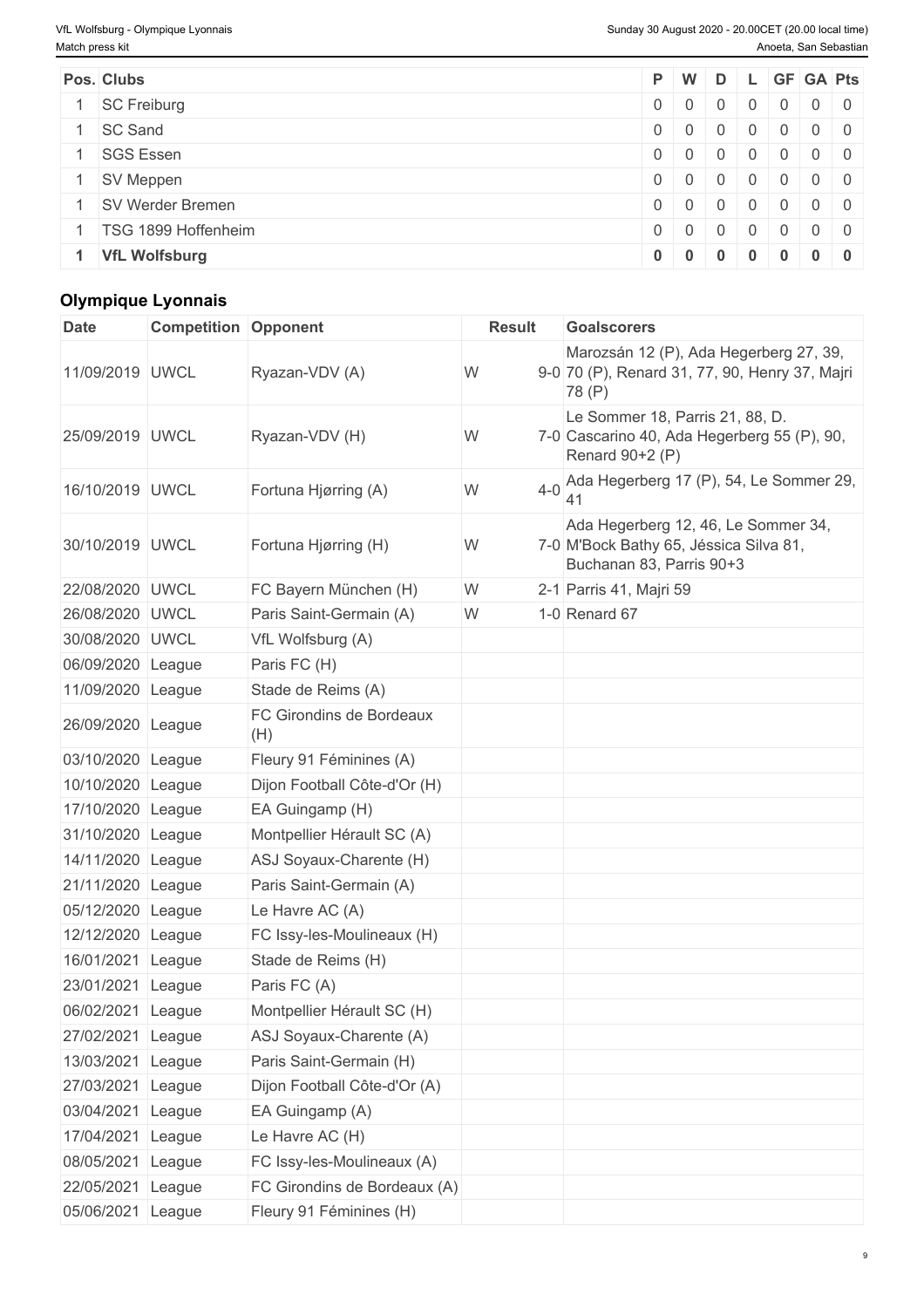| Pos. Clubs                 |             | P W               | D              |                |                | L GF GA Pts |                |
|----------------------------|-------------|-------------------|----------------|----------------|----------------|-------------|----------------|
| FC Girondins de Bordeaux   | $0 \mid 0$  |                   | $\overline{0}$ | $\overline{0}$ | $\overline{0}$ | $0 \mid 0$  |                |
| 2 Dijon Football Côte-d'Or | $0 \mid 0$  |                   | $\Omega$       | $\overline{0}$ | $\overline{0}$ |             | $0 \mid 0$     |
| 3 Fleury 91 Féminines      | $0 \mid 0$  |                   | $\mathbf{0}$   | $\mathbf 0$    | $\overline{0}$ |             | $0 \mid 0$     |
| 4 EA Guingamp              | $0 \mid 0$  |                   | $\overline{0}$ | $\overline{0}$ | $\overline{0}$ | $0 \mid 0$  |                |
| 5 FC Issy-les-Moulineaux   | $0 \mid 0$  |                   | $\overline{0}$ | $\overline{0}$ | $\overline{0}$ | $0 \mid 0$  |                |
| 6 Le Havre AC              | $0 \mid 0$  |                   | $\overline{0}$ | $\overline{0}$ | $\overline{0}$ | $0 \mid 0$  |                |
| 7 Olympique Lyonnais       | $0 \mid 0$  |                   | $\bf{0}$       | $\mathbf{0}$   | $\bf{0}$       |             | 0 <sub>0</sub> |
| 8 Montpellier Hérault SC   | $0 \quad 0$ |                   | $\overline{0}$ | $\overline{0}$ | $\Omega$       |             | $0 \quad 0$    |
| 9 Paris FC                 | $0 \mid 0$  |                   | $\Omega$       | $\overline{0}$ | $\overline{0}$ | $0 \mid 0$  |                |
| 10 Paris Saint-Germain     | $0 \mid 0$  |                   | $\mathbf{0}$   | $\overline{0}$ | $\overline{0}$ | $0 \mid 0$  |                |
| 11 Stade de Reims          | $0 \mid 0$  |                   | $\overline{0}$ | $\overline{0}$ | $\overline{0}$ |             | $0 \mid 0$     |
| 12 ASJ Soyaux-Charente     |             | $0 \mid 0 \mid 0$ |                |                | $0 \mid 0$     | $0 \mid 0$  |                |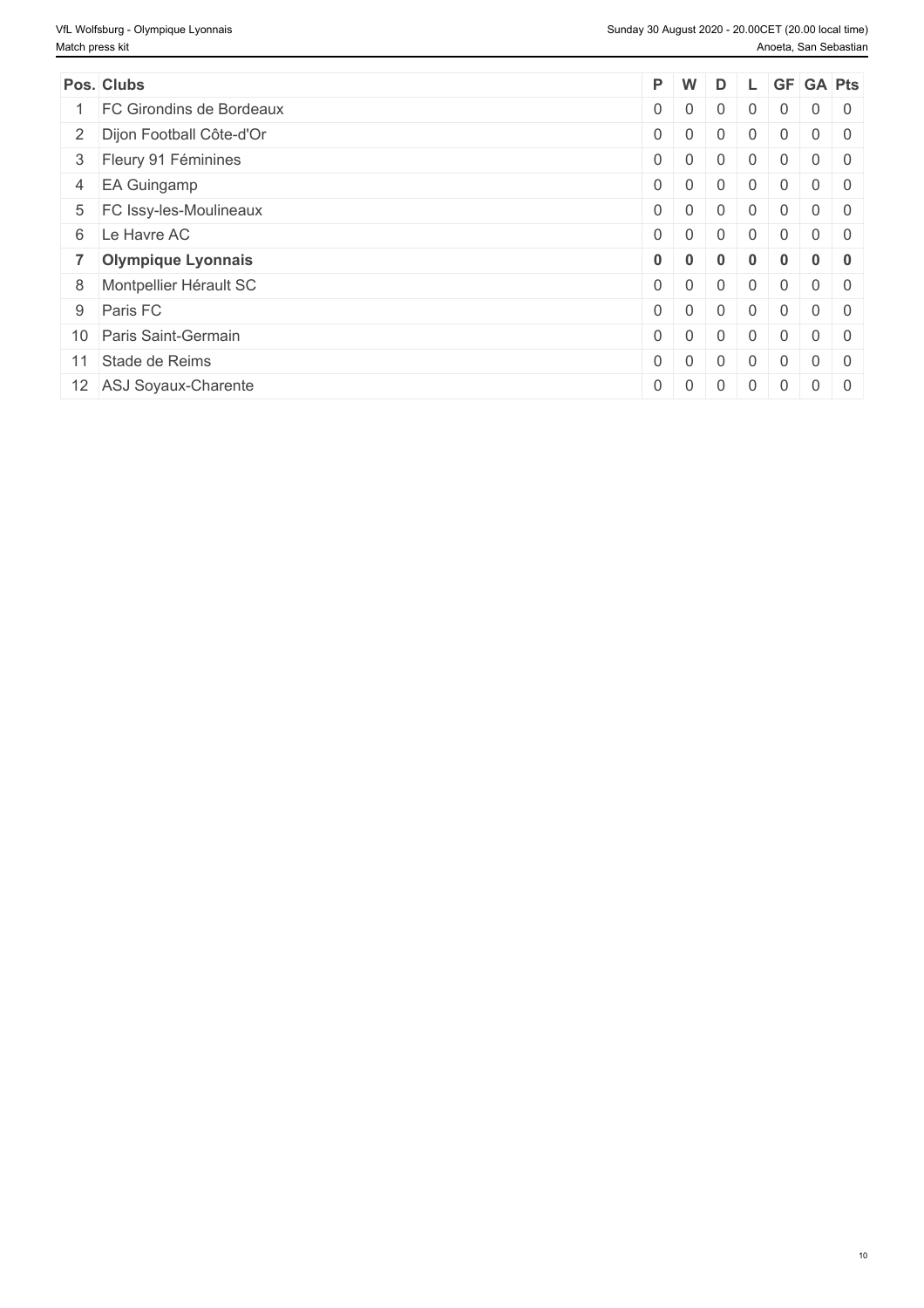# **Match-by-match lineups**

# **VfL Wolfsburg**

# **UEFA Women's Champions League - Round of 32**

## **Matchday 4** (11/09/2019)

#### **KFF Mitrovica 0-10 VfL Wolfsburg**

**Goals:** 0-1 Pajor 14, 0-2 Maritz 28, 0-3 Huth 33, 0-4 Harder 46, 0-5 Harder 48 (P) , 0-6 Maritz 63, 0-7 Harder 67, 0-8 Jakabfi 79, 0-9 Cláudia Neto 85, 0-10 Minde 87

**VfL Wolfsburg:** Lindahl, Cláudia Neto, Janssen, Huth, Popp, Rauch (69 Minde), Maritz, Pajor (68 Jakabfi), Harder (77 Syrstad Engen), Doorsoun-Khajeh, Goessling

#### **Matchday 5** (25/09/2019)

#### **VfL Wolfsburg 5-0 KFF Mitrovica** (agg: 15-0)

**Goals:** 1-0 Cláudia Neto 24, 2-0 Harder 29, 3-0 Jakabfi 38, 4-0 Wolter 55, 5-0 Gunnarsdóttir 86 (P) **VfL Wolfsburg:** Abt, Jakabfi, Cláudia Neto, Janssen, Gunnarsdóttir, Blässe, Minde (59 Rauch), Wolter, Dickenmann, Harder (46 Syrstad Engen), Wedemeyer (46 Maritz)

# **Round of 16**

#### **Matchday 6** (16/10/2019)

#### **VfL Wolfsburg 6-0 FC Twente '65**

**Goals:** 1-0 Jakabfi 24, 2-0 Jakabfi 37, 3-0 Janssen 60, 4-0 Harder 71, 5-0 Rolfö 78, 6-0 Janssen 89 **VfL Wolfsburg:** Lindahl, Jakabfi, Janssen, Gunnarsdóttir (75 Cláudia Neto), Popp, Rauch, Syrstad Engen, Maritz (61 Blässe), Harder, Wedemeyer (61 Rolfö), Goessling

### **Matchday 7** (30/10/2019)

**FC Twente '65 0-1 VfL Wolfsburg** (agg: 0-7)

**Goals:** 0-1 Blässe 17

**VfL Wolfsburg:** Lindahl, Jakabfi (72 Stolze), Cláudia Neto, Janssen, Blässe, Syrstad Engen, Maritz, Wolter (72 Rauch), Harder (46 Gunnarsdóttir), Doorsoun-Khajeh, Wedemeyer

## **Quarter-finals**

#### **Matchday 8** (21/08/2020)

#### **Glasgow City FC 1-9 VfL Wolfsburg**

**Goals:** 0-1 Harder 16, 0-2 Syrstad Engen 20, 0-3 Syrstad Engen 45, 0-4 Harder 45+2, 0-5 Harder 56, 1-5 Wade 63, 1-6 Rauch 67, 1-7 Harder 71, 1-8 Ross 80 (og) , 1-9 Clark 90+5 (og)

**VfL Wolfsburg:** Abt, Hendrich (59 Janssen), Huth, Popp (81 Oberdorf), Rolfö (59 Rauch), Syrstad Engen, Pajor (46 Bremer), Harder, Doorsoun-Khajeh (75 Blässe), Wedemeyer, Goessling

## **Semi-finals**

#### **Matchday 9** (25/08/2020)

#### **VfL Wolfsburg 1-0 FC Barcelona**

**Goals:** 1-0 Rolfö 58

**VfL Wolfsburg:** Abt, Hendrich, Janssen, Huth, Popp (85 Oberdorf), Rolfö (68 Wolter), Syrstad Engen, Pajor (77 Bremer), Harder, Doorsoun-Khajeh, Wedemeyer

#### **Final**

#### **Matchday 10** (30/08/2020)

VfL Wolfsburg-Olympique Lyonnais

**Olympique Lyonnais**

## **UEFA Women's Champions League - Round of 32**

#### **Matchday 4** (11/09/2019)

#### **Ryazan-VDV 0-9 Olympique Lyonnais**

**Goals:** 0-1 Marozsán 12 (P) , 0-2 Ada Hegerberg 27, 0-3 Renard 31, 0-4 Henry 37, 0-5 Ada Hegerberg 39, 0-6 Ada Hegerberg 70 (P) , 0-7 Renard 77, 0-8 Majri 78 (P) , 0-9 Renard 90

**Olympique Lyonnais:** Bouhaddi, Bronze (63 Buchanan), Renard, Kumagai, Henry (58 D. Cascarino), Majri,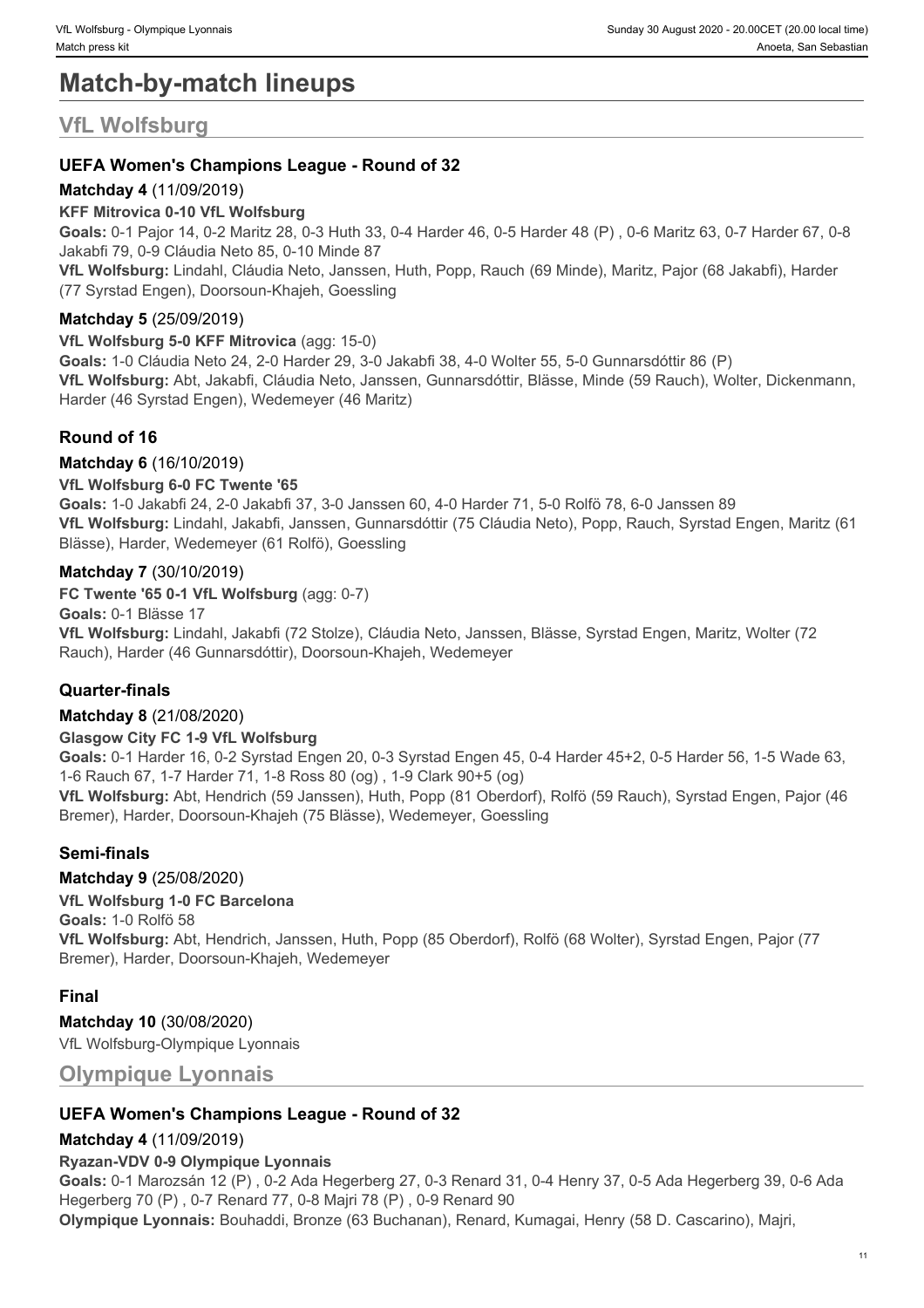Marozsán, Ada Hegerberg (74 Jéssica Silva), Parris, Cayman, M'Bock Bathy

#### **Matchday 5** (25/09/2019)

**Olympique Lyonnais 7-0 Ryazan-VDV** (agg: 16-0)

**Goals:** 1-0 Le Sommer 18, 2-0 Parris 21, 3-0 D. Cascarino 40, 4-0 Ada Hegerberg 55 (P) , 5-0 Parris 88, 6-0 Ada Hegerberg 90, 7-0 Renard 90+2 (P)

**Olympique Lyonnais:** Bouhaddi, Renard, Bacha (67 Revelli), Majri (75 Kouache), Christiansen, Le Sommer (61 Jéssica Silva), Ada Hegerberg, Parris, D. Cascarino, Buchanan, Cayman

# **Round of 16**

#### **Matchday 6** (16/10/2019)

#### **Fortuna Hjørring 0-4 Olympique Lyonnais**

**Goals:** 0-1 Ada Hegerberg 17 (P) , 0-2 Le Sommer 29, 0-3 Le Sommer 41, 0-4 Ada Hegerberg 54 **Olympique Lyonnais:** Bouhaddi, Bronze, Renard, Bacha, Kumagai, Henry (77 Buchanan), Le Sommer (68 Christiansen), Marozsán (58 D. Cascarino), Ada Hegerberg, Parris, M'Bock Bathy

#### **Matchday 7** (30/10/2019)

**Olympique Lyonnais 7-0 Fortuna Hjørring** (agg: 11-0)

**Goals:** 1-0 Ada Hegerberg 12, 2-0 Le Sommer 34, 3-0 Ada Hegerberg 46, 4-0 M'Bock Bathy 65, 5-0 Jéssica Silva 81, 6-0 Buchanan 83, 7-0 Parris 90+3

**Olympique Lyonnais:** Bouhaddi, Bronze, Bacha, Kumagai, Majri, Le Sommer (66 D. Cascarino), Marozsán (77 Jéssica Silva), van de Sanden, Ada Hegerberg (56 Parris), Buchanan, M'Bock Bathy

### **Quarter-finals**

#### **Matchday 8** (22/08/2020)

#### **Olympique Lyonnais 2-1 FC Bayern München**

**Goals:** 1-0 Parris 41, 2-0 Majri 59, 2-1 Simon 64

**Olympique Lyonnais:** Bouhaddi, Bronze, Renard, Kumagai, Henry (46 Gunnarsdóttir), Majri, Le Sommer (65 Taylor), Marozsán (84 Bacha), Parris (65 Karchaoui), D. Cascarino, Buchanan

#### **Semi-finals**

#### **Matchday 9** (26/08/2020)

#### **Paris Saint-Germain 0-1 Olympique Lyonnais**

**Goals:** 0-1 Renard 67

**Olympique Lyonnais:** Bouhaddi, Bronze, Renard, Kumagai, Majri, Gunnarsdóttir, Marozsán (87 van de Sanden), Parris, D. Cascarino (77 Le Sommer), Buchanan, Karchaoui (73 Bacha)

#### **Final**

**Matchday 10** (30/08/2020) VfL Wolfsburg-Olympique Lyonnais